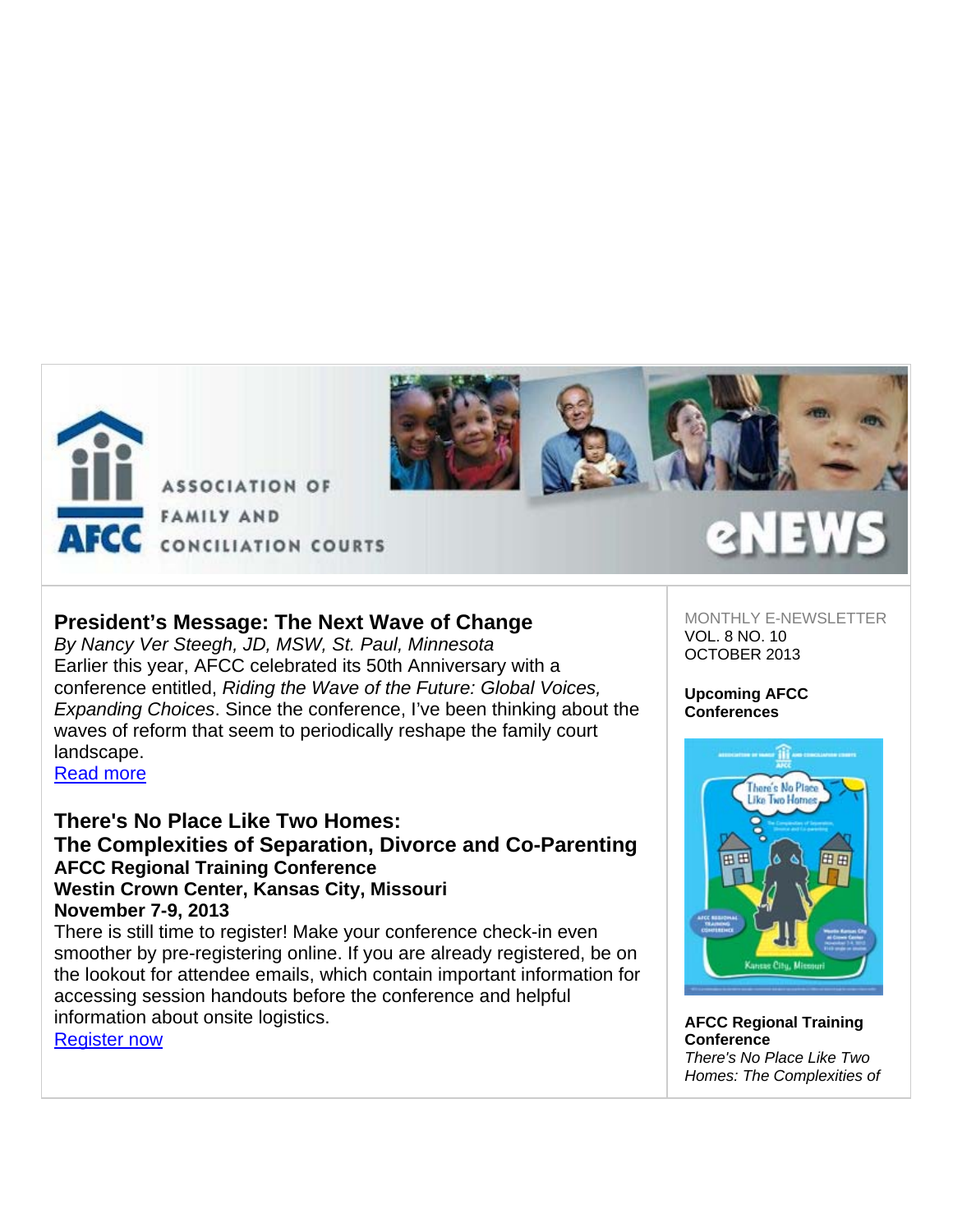# **Custody Evaluation and PC Trainings in December**

AFCC, in collaboration with University of Baltimore School of Law's Sayra and Neil Meyerhoff Center for Families, Children and the Courts, will hold two training programs in December at the University of Baltimore School of Law. This the first time David Martindale, PhD, ABPP, will present *The Model Standards and Beyond: Custody Evaluations and Risk Management* . The training will be held, December 2-3, and is designed for custody evaluators, lawyers, judges and other professionals who are involved in custody evaluation. Debra Carter, PhD, will present *Transforming Family Dynamics: Fundamentals of Parenting Coordination*, for parenting coordinators, mediators, custody evaluators, lawyers, judges, therapists, parent educators and other professionals who work with high-conflict families, December 4-5. Each training program is eligible for up to 12 hours continuing education. AFCC members receive a discounted registration rate. More information

# **Ask the Experts**

# **Ten Tips for Developing and Drafting Effective Parenting Plans in Mediation**

# *By Donald T. Saposnek, PhD, Family Mediation Service, Aptos, California*

A mediation process that is thoughtful, respectful, and paced to fit the communication style and needs of the parents will increase the chances of crafting a clear and comprehensive parenting plan. Such a process offers a supportive and cooperative context, promotes direct communication between the parents, empowers the parents to make their own decisions, remains sensitive to their unique couple dynamics, and maximizes a tone of flexibility for future modifications to their agreement. While this context is very important, even more is needed to develop an effective parenting plan. The following ten tips will ensure a well-drafted product.

Read more

# **AFCC-AAML 2013 Conference Wrap-Up**

The AFCC-AAML Conference was a great success. Attendance increased by 20% from the 2011 inaugural conference to 335. Special thanks to AAML and the Conference Program Committee: Kenneth Altshuler, Gaetano "Guy" Ferro, Maria Cognetti, Harold Mayerson, and Arnold Shienvold. We will look forward to the next AFCC-AAML Conference in 2015.

# **Conference Audio and Materials Available**

*Separation, Divorce and Coparenting*  November 7–9, 2013 The Westin Crown Center Kansas City, Missouri More information

### **AFCC 51st Annual Conference**

May 28-31, 2014 The Westin Harbour Castle Toronto, Ontario, Canada More information

# **AFCC 11th Symposium on**

**Child Custody Evaluations** November 6-8, 2014 Westin La Cantera Hill Country Resort San Antonio, Texas

# **AFCC 52nd Annual**

**Conference**  May 27-30, 2015 Hilton New Orleans Riverside New Orleans, Louisiana

### **AFCC Regional Training Conference**

November 5-7, 2015 Hyatt Regency Columbus Columbus, Ohio

# **AFCC 53rd Annual**

**Conference** June 1-4, 2016 Sheraton Seattle Hotel Seattle, Washington

**AFCC Chapter Annual Conferences** 

## **Wisconsin Chapter Annual Conference**

*Social Media, Electronic Evidence and the Resolution of Family Conflict in the Digital Age*  December 6, 2013 Delafield Brewhaus Delafield, Wisconsin More information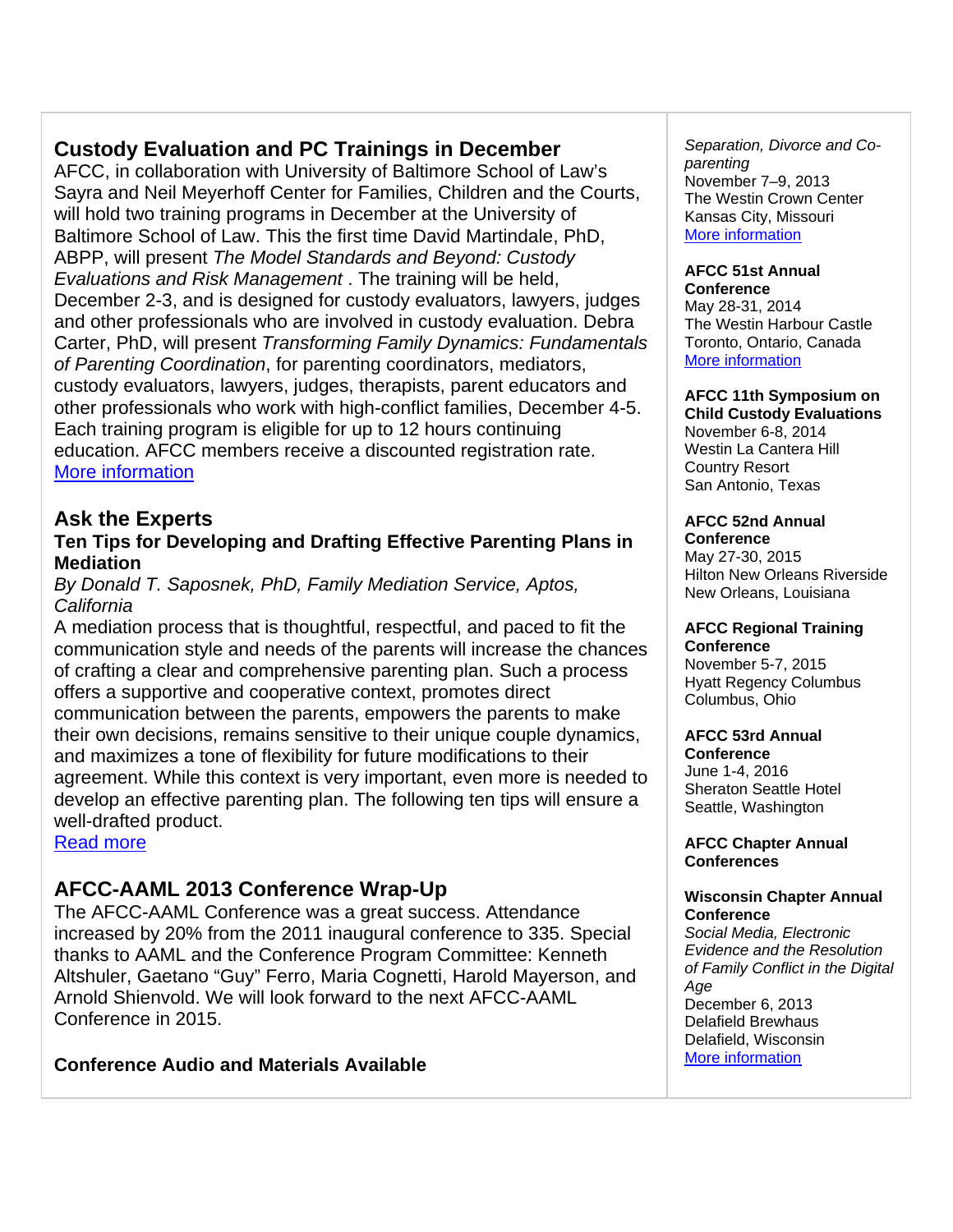Access to audio recordings of the conference plenary sessions is a benefit of AFCC membership. AFCC members can log in here to listen to the Opening Plenary, *Daubert and the Mosaic of Child Custody Assessment*, presented by Jonathan Gould, Gary Nickelson, Mary Vidas, and moderated by Gaetano "Guy" Ferro; and Plenary Session, *Transparency and the Rights of Clients*, presented by Harold Mayerson, Larry Fong, Dianna Gould-Saltman, Andrew Schepard, and moderated by Arnold Shienvold.

Audio recordings of all conference sessions are available for purchase either as a discounted package or individually through Digital Conference Providers, Inc.

AFCC has a limited number of USB drives containing conference session handouts available for purchase, \$20 for members and \$40 for non-members with no fee for standard shipping. Call the AFCC office at (608) 664-3750 or email Carly Kreger.

# **AFCC 51st Annual Conference in Toronto**

# **Navigating the Waters of Shared Parenting: Guidance from the Harbour**

# **May 28-31, 2014, at The Westin Harbour Castle**

AFCC is pleased to announce a distinguished guest, the conference keynote speaker, plenary speakers and institute presenters. The **Honourable Beverley McLachlin**, Chief Justice of the Supreme Court of Canada, will give a luncheon address, Thursday, May 29, 2013. Chief Justice McLachlin is the first woman in Canada to hold this position, which she was appointed to in 2000. **Fiona Sampson**, cofounder and executive director of **the equality effect**, will deliver the conference keynote address. The equality effect is an organization that uses human rights law to improve the health, safety and the standard of living of women and girls in Ghana, Kenya and Malawi. Read *The Guardian's* coverage of the 160 Girls Project and a follow up piece from **The Globe and Mail** on its success.

More information

# **Sponsorship, Exhibit and Advertising Opportunities**

Sponsoring the AFCC annual conference, exhibiting onsite or advertising in the conference program brochure are excellent ways to share your products and services with an interdisciplinary community of family law professionals. December 3, 2013, is the deadline for advertisements to be included and sponsors to be listed in the conference program brochure. More information or contact Erin

## **Arizona Chapter Annual Conference**

*Exploring Innovative Paths for Families in Conflict* January 31-February 2, 2014 Hilton Sedona Resort and Spa Sedona, Arizona More information

## **California Chapter Annual Conference**

*Back to the Future: Serving California's Changing Families* February 7-9, 2014 InterContinental Mark Hopkins San Francisco, California More information

## **Louisiana Chapter Annual Conference**

*Restructuring the Family: Incorporating Different Needs and Perspectives into Your Practice* March 27-28, 2014 Hampton Inn & Suites New Orleans, Louisiana More information

# **Massachusetts Chapter**

**Annual Conference** March 28, 2014 Regis College Weston, Massachusetts More information

## **Join AFCC**

Are you a member? Join or Renew AFCC offers member benefits that promote excellence in practice. View member benefits

## **AFCC Chapters**

Network and share your interdisciplinary view of family court matters on a local level. There are currently chapters in the following states and provinces: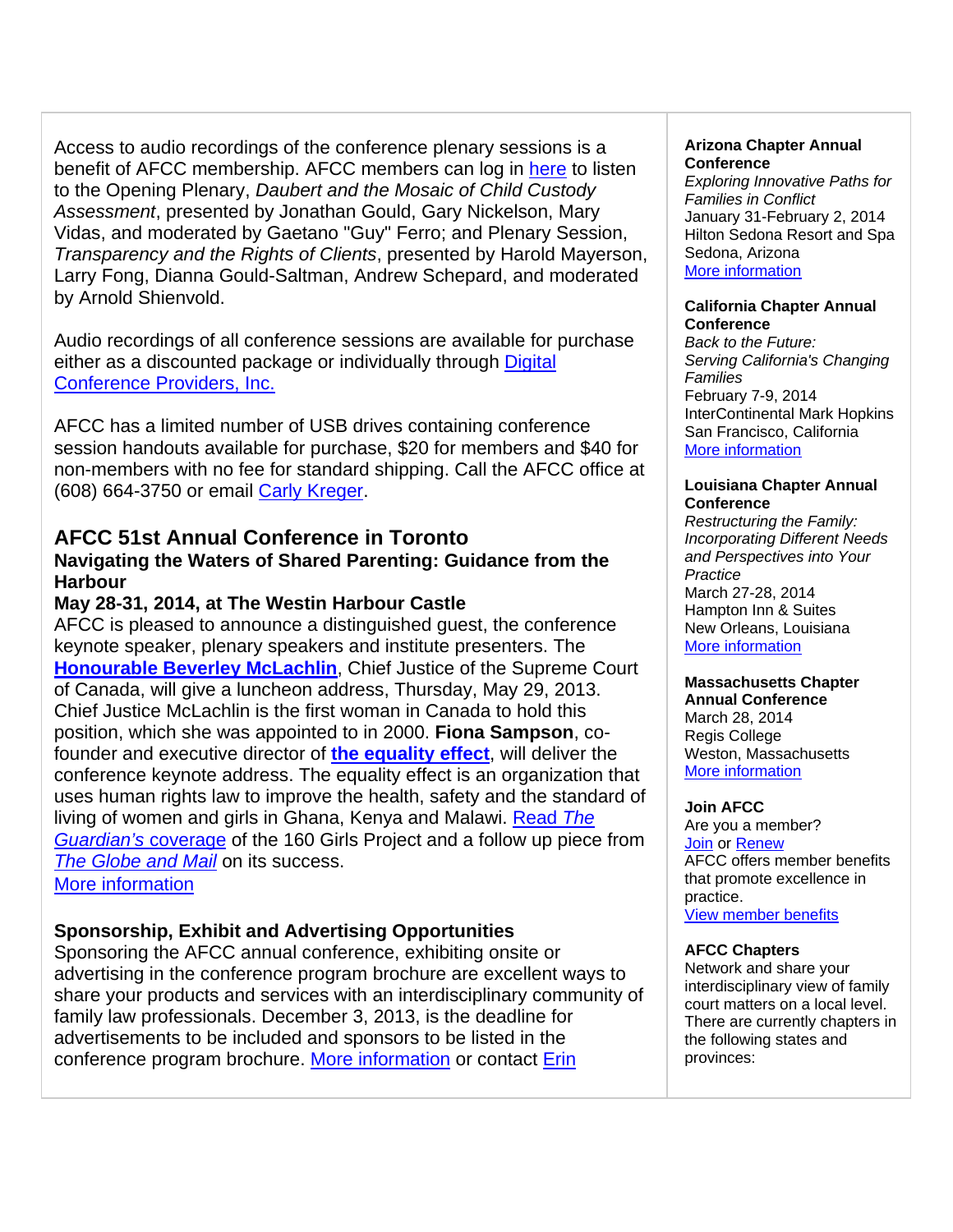# Sommerfeld .

# **Passports Needed for US Residents Traveling to Canada**

Canadian law requires that all persons entering Canada carry both proof of citizenship and proof of identity. A valid US passport, passport card, or NEXUS card satisfies these requirements for US citizens. Routine passport applications are being processed in approximately 4-6 weeks from the time of application. US residents visit travel. state.gov for more information.

# **Member News**

**Nicholas Bala**, Kingston, Ontario, has been named a Fellow of the Royal Society of Canada. Fellowship in the RSC, granted on the basis of peer nominations and selection, is one of the highest recognitions for Canadian academics in the arts, humanities, and the social and natural sciences.

**Jeffrey Wittmann**, Albany, New York, has written a new book, *Evaluating Evaluations: An Attorney's Handbook for Analyzing Child Custody Reports*. It provides a comprehensive and detailed step-bystep system that family law attorneys can apply to custody reports to discern their strengths and weakness. A companion workbook, *Custody Assessment Analysis System Workbook (CAAS)*, is also available.

# **Welcome to New Chapter Presidents**

Illinois: Nanette McCarthy, JD, BSBA, Chicago Ontario: Honourable Justice Debra A. W. Paulseth, Toronto

# **AFCC Members Receive NIJ Grant**

Indiana University, in collaboration with the University of Arizona and the DC Superior Court's Multi-Door Dispute Resolution Division, received a four-year grant from the National Institute of Justice, the research, development, and evaluation agency of the US Department of Justice. The grant will fund empirical research on whether family mediation is a safe alternative to court-based litigation in cases with a history of intimate-partner violence. **Connie J.A. Beck** is a co-principal investigator and associate professor in the University of Arizona's Department of Psychology. **Amy Holtzworth-Munroe** is a co-principal investigator and professor at IU's Department of Psychological and Brain Sciences. **Amy G. Applegate**, a member of the research team, is a clinical professor of law, and director of the Viola J. Taliaferro Family and Children Mediation Clinic at the IU Maurer School of Law. See the press release for more information

**Australia Alberta Arizona California Colorado Connecticut Florida Illinois Indiana Louisiana Massachusetts Minnesota Missouri New Jersey New York Ontario Texas Washington Wisconsin**  Add an AFCC Chapter to your membership

**AFCC Networks**  New Zealand

## **Ask the Experts**

Is there a topic you would like to see covered by an AFCC Ask the Experts piece? Email your suggestion

## **About AFCC eNEWS**

Readers are welcome to forward this e-newsletter to interested colleagues. All opinions expressed are those of the author and do not necessarily reflect those of AFCC.

### **Editor:**

Erin Sommerfeld editor@afccnet.org



**Unsubscribe**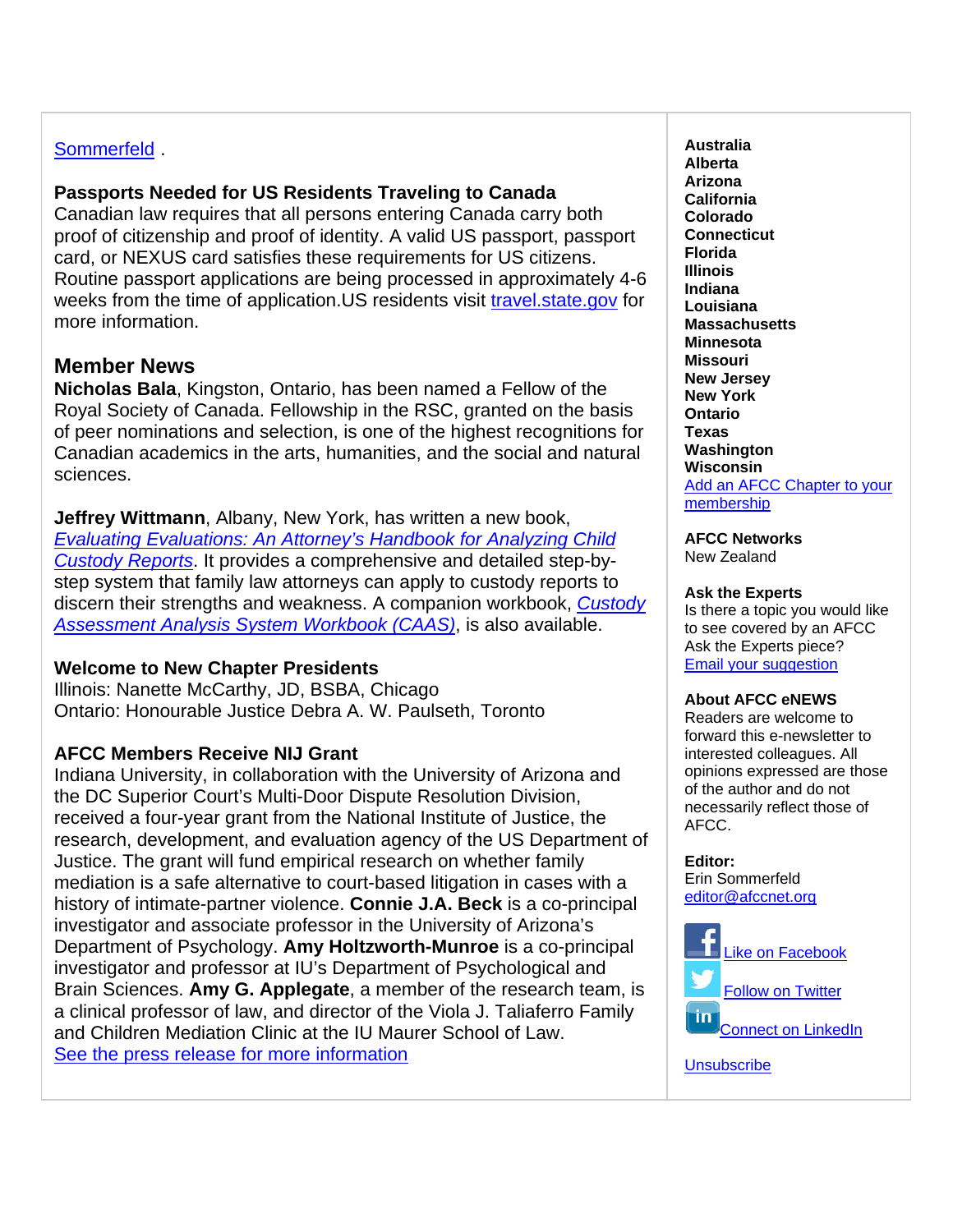# **Welcome New AFCC Staff**

**Carly Kreger** is the new program assistant. She began working for AFCC in August and is in graduate school at the University of Wisconsin-Madison in Library and Information Science. **Nicole Ellickson** is the new meeting manager. She began working for AFCC at the beginning of October. Nicole is originally from the Madison area and returned here from Chicago, where she was a senior event manager at the Oak Brook Hills Marriott Resort.

# **FLAFCC Task Force on Social Investigations and Parenting Plan Evaluations: Survey of Florida Circuit Programs and Processes**

*By Linda Fieldstone, MEd, and Debra K. Carter, PhD Courtesy of the Florida Bar Family Law Section's Commentator*  Courts often require extensive information regarding parents and children in high conflict parenting plan cases to make the most appropriate decisions for families. In 2008, the Florida Chapter of AFCC (FLAFCC) created a task force on Social Investigations and Parenting Plan Evaluations (SIPPE Task Force) in an effort to explore the various programs and processes which inform courts about the dynamics of families and the best interests of children. Read more

# **ABA Task Force Releases Draft Report on Future of Legal Education**

*By Alli Gerkman, courtesy of Educating Tomorrow's Lawyers, IAALS Online* 

The ABA Task Force on the Future of Legal Education has released its draft report, which highlights proposals and conclusions related to changes in the pricing of legal education, liberalizing or eliminating certain accreditation standards, speeding the pace of innovation and practical-skills training at law schools, and using non-lawyers to achieve broader delivery of law-related services.

Read more

# **Family Law in the News**

# **Divorce After 50 More Common**

*By Sam Roberts, courtesy of The New York Times*  So much for "till death do us part." For the first time, more Americans 50 and older are divorced than widowed, and the numbers are growing as baby boomers live longer. Sociologists call them gray divorcees. Barbara Wingate and her husband of 34 years divorced in 2009—after the marriage of their daughter. Both were 58 and they had tried for a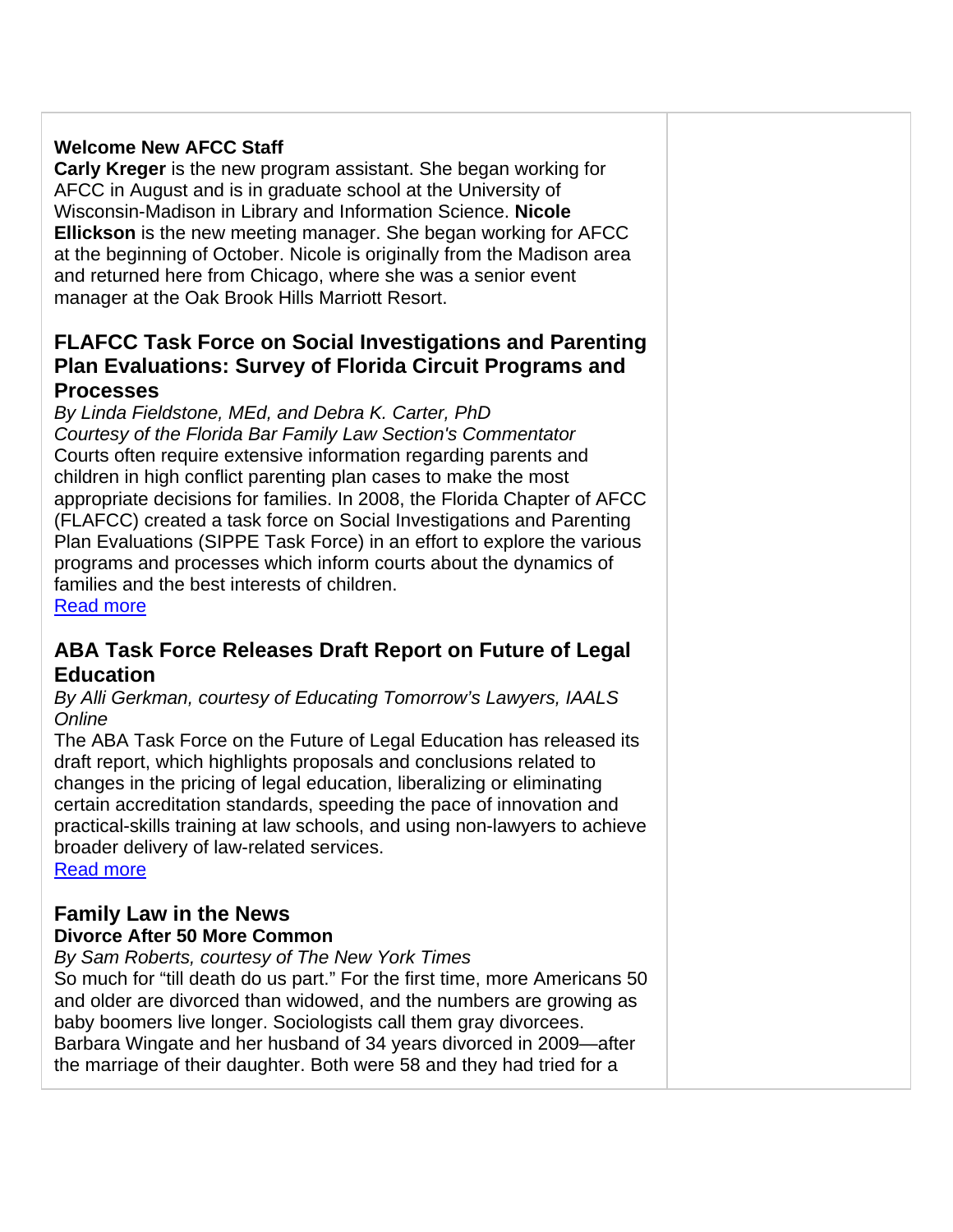| year to resolve their differences.<br><b>Read more</b> |  |
|--------------------------------------------------------|--|
|                                                        |  |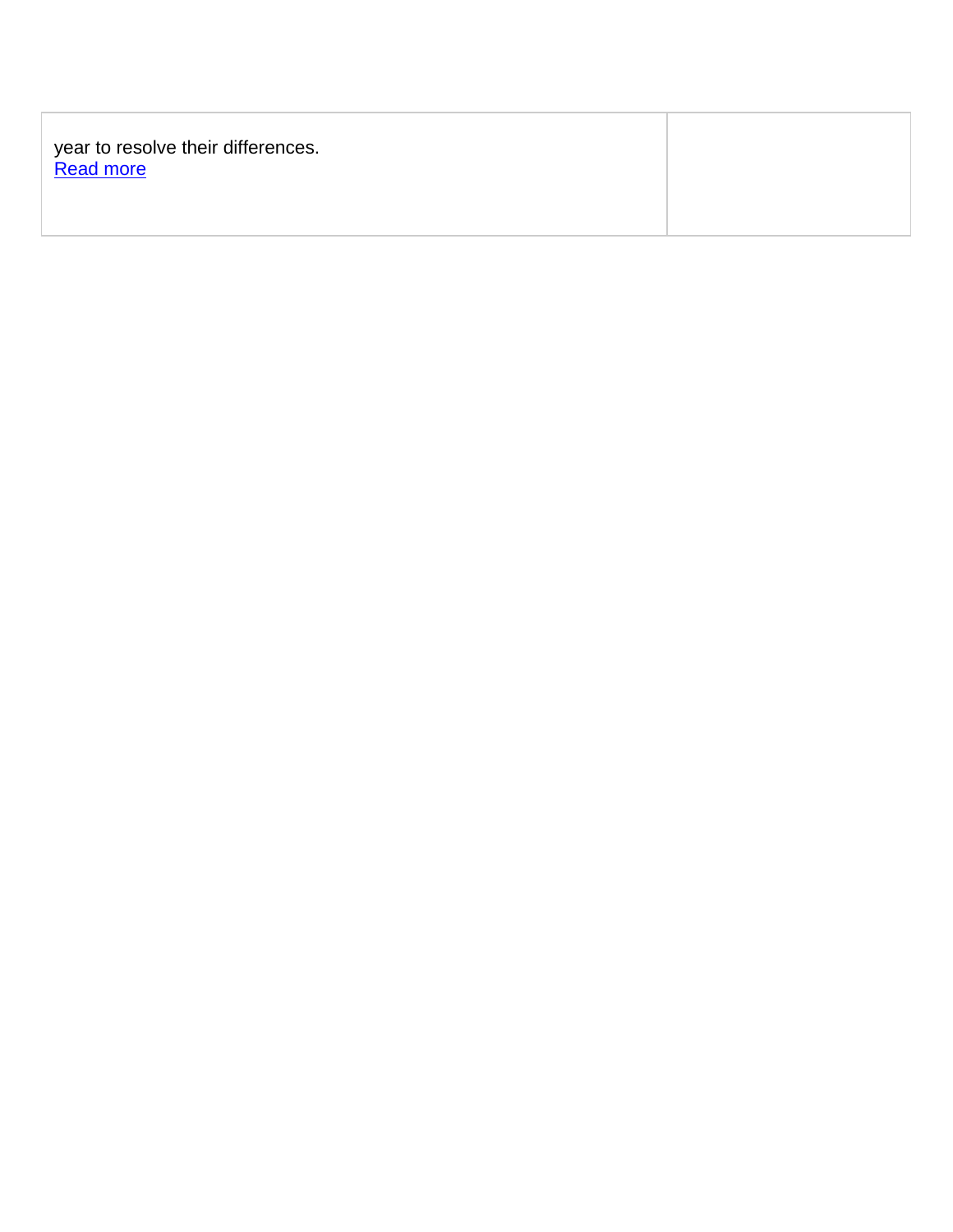

## **Ask the Experts**

## **Ten Tips for Developing and Drafting Effective Parenting Plans in Mediation** *By Donald T. Saposnek, PhD, Family Mediation Service, Aptos, California*

A mediation process that is thoughtful, respectful, and paced to fit the communication style and needs of the parents will increase the chances of crafting a clear and comprehensive parenting plan. Such a process offers a supportive and cooperative context, promotes direct communication between the parents, empowers the parents to make their own decisions, remains sensitive to their unique couple dynamics, and maximizes a tone of flexibility for future modifications to their agreement. While this context is very important, even more is needed to develop an effective parenting plan. The following ten tips will ensure a well-drafted product.

**1. Set the stage for the mediation process**. Explain to the parents the purpose, contractual and functional nature of the parenting plan, and that a judge will sign the agreement and that it will become a court order, enforceable by the court. Help them understand that they can control the outcome of the mediation, while you will control the process. Inform them that a parenting plan is an organic document that can (and should) be modified as the children get older and as their respective life circumstances change over time. Let them know the logistics of the ways in which they can modify their agreement in the future. Request that they follow basic rules of good communication; e.g. use "I" statements and active listening, no interrupting, no cursing at each other, etc.

**2. Gather essential information**. Reduce gathered information to behavioral and observable form, as much as possible. Base any recommendations on specific information included, rather than on vague "impressions." The information gathered should separate that which is essential from that which is nonessential. For example, essential information might include questions about the parents' work schedules, the child's adaptability, and the pre-divorce parental pattern of time-sharing with the child. Non-essential information is usually offered spontaneously by each parent in hopes of positioning himself or herself with the mediator in a more favorable light. Non-essential information includes such things as how many affairs he/she had, how he chose bowling over spending time with the children, or how she didn't feed the children healthy foods. Distinguishing essential from non-essential information can be accomplished by asking the right questions (with relevant focus on developing a parenting plan for the future) and deflecting wrong answers. Essential information requires getting *both* parents' views on *everything*.

**3. Incorporate the developmental needs of the children**. This includes the ages of each child and the developmental, psychological, physical, social, and emotional functioning of each child, before the parental separation and currently. It is also important to ask about any special needs of each child (i.e. medical, developmental disorders, psychological/ behavioral disorders); these are often overlooked by mediators (and judges) when developing parenting plans (Saposnek, et al. 2008). Asking also about unique temperament differences and challenges of each child (Saposnek, 1998; 2006) can help guide a discussion that leads to creating a maximum "goodness of fit" with each parent. For example, it may lead to more time with a parent who has greater tolerance for standout temperament challenges, such as a child with a very high activity level. Or, it may lead to less school-day time in a household with lots of people and noise, for a child with a very sensitive temperament who would be overwhelmed trying to do daily homework in such a setting. Interviewing the child, who may well know what is in his or her best interests, can assist these inquiries. While only a minority of mediators ever interview children (Saposnek,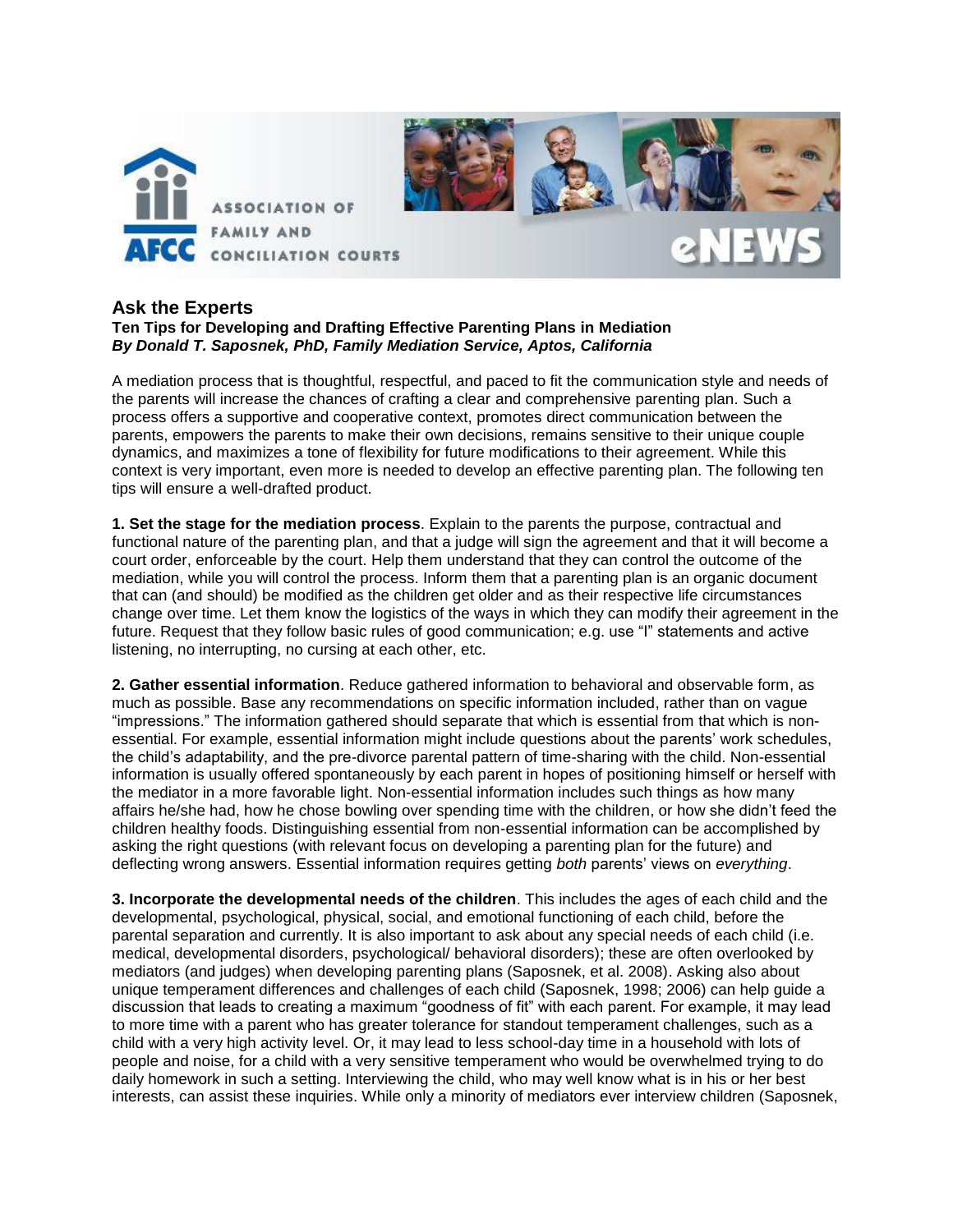2004), it is very helpful in gathering accurate information. In fact, judges have been interviewing children quite successfully (Birnbaum and Bala, 2010).

**4. Assess information for feasibility and enforceability.** The clauses in parenting plans need to be feasible, that is, realistic in a way that parents can actually carry out what they intend to carry out, and enforceable as a court order. For example, including a clause that states something like, "In five years, Little Richard will live with Father full-time" or, "Mother agrees to never drink alcohol again," are nonfeasible clauses. For one, the best interests of Little Richard will realistically need to be re-assessed in five years and, at that time, living with Father full-time may not be in his best interests. Such a clause is not feasible since the statute can override the parents' best intentions. And, alcoholics cannot promise to never drink alcohol again; perhaps they can agree to not drink *today*! Again, such a clause is not feasible and does not belong in a parenting plan. A mediator can include a clause that states the parents' intent, but the parents should be very clearly informed that some clauses cannot and will not be enforceable by the court. For example, a court cannot enforce clauses like, "No bad-mouthing of each other in front of the children." However, the parents should be informed of the consequences to their children in doing so.

Feasible clauses that can be documented and enforced are ones that describe things such as factual pick-up and drop-off times, each parent's rights to contact the child's school and to obtain educational, medical, and psychological records of the child, etc.

**5. Create a comprehensive structure of the parenting plan.** Minimally, the essential elements of a comprehensive parenting plan should include the following sections: designation of legal custody, a regular school-year schedule, a summer schedule, a holiday and vacation schedule, a series of special, specific clauses and conditions. These special clauses can include statements that describe the agreedupon rules of communication and conduct between the parents (e.g. "The parents agree to use text messaging for regular scheduling matters and phone calls for emergency situations, such as…"). This section can also contain agreements about offering the first option for childcare to the other parent, who the parents agree can and cannot care for the child if neither parent is available, etc. A procedural statement should be included for how future modification of the plan will be made ("Both parents agree to return to mediation before taking any future separate legal action"). Within each of these sections, varying degrees of detail and elaboration can be added as needed for the particular case dynamics. Remember that mediation agreements frequently breakdown because of the inclusion of inappropriate, insensitive, imbalanced or unfeasible clauses, the omission of appropriate and necessary clauses, and the absence of an agreed-upon format for making future modifications of the plan. A comprehensive parenting plan can reduce the chances of an agreement breaking down for these reasons.

**6. Use child-centered wording.** While many parenting plans still are written using traditional legal language such as, "Primary physical custody to Mother and reasonable visitation to Father," it is time to begin using language that specifically focuses on the child. This requires the mediator to make the conceptual shift from *parent-focused* wording, such as: "Mother shall have primary physical custody of Ricky, and Father shall have visitation rights on alternate weekends, one weekday evening, and a month in the summer," or, "Mother will have custody during Thanksgiving, and Father will have custody during Christmas," to *child-focused* wording, such as: "Ricky will share time with his parents according to the following schedule: He will be with his Father (*or*, "Father will be responsible for him...") from Friday at 5:00 p.m. until he returns to school on Monday, weekly. He will be with his Mother from Monday after school until Friday at 5:00 p.m., weekly" or, "Ricky will share time with his parents during holidays according to the following schedule: On Thanksgiving, he will be with Father from... and with Mother from...." This requires the mediator (and the parents) to shift from thinking of parents as "owning their children" to thinking of children as "sharing their parents."

**7. Use clear wording.** Many mediation agreements break down because of the use of vague wording in the clauses, such as "Primary custody to Mother, and alternate weekends to Father." Such wording does not help the parents to know when exactly the child will be with each of them. For example, Dad may interpret this to mean that the alternate weekends begin on Thursday night and end Monday morning, while Mom may interpret it to mean "Saturday at noon until Sunday at 5:00 p.m." Such vagueness of wording can cause more conflict between the parents than they had before coming to the mediator!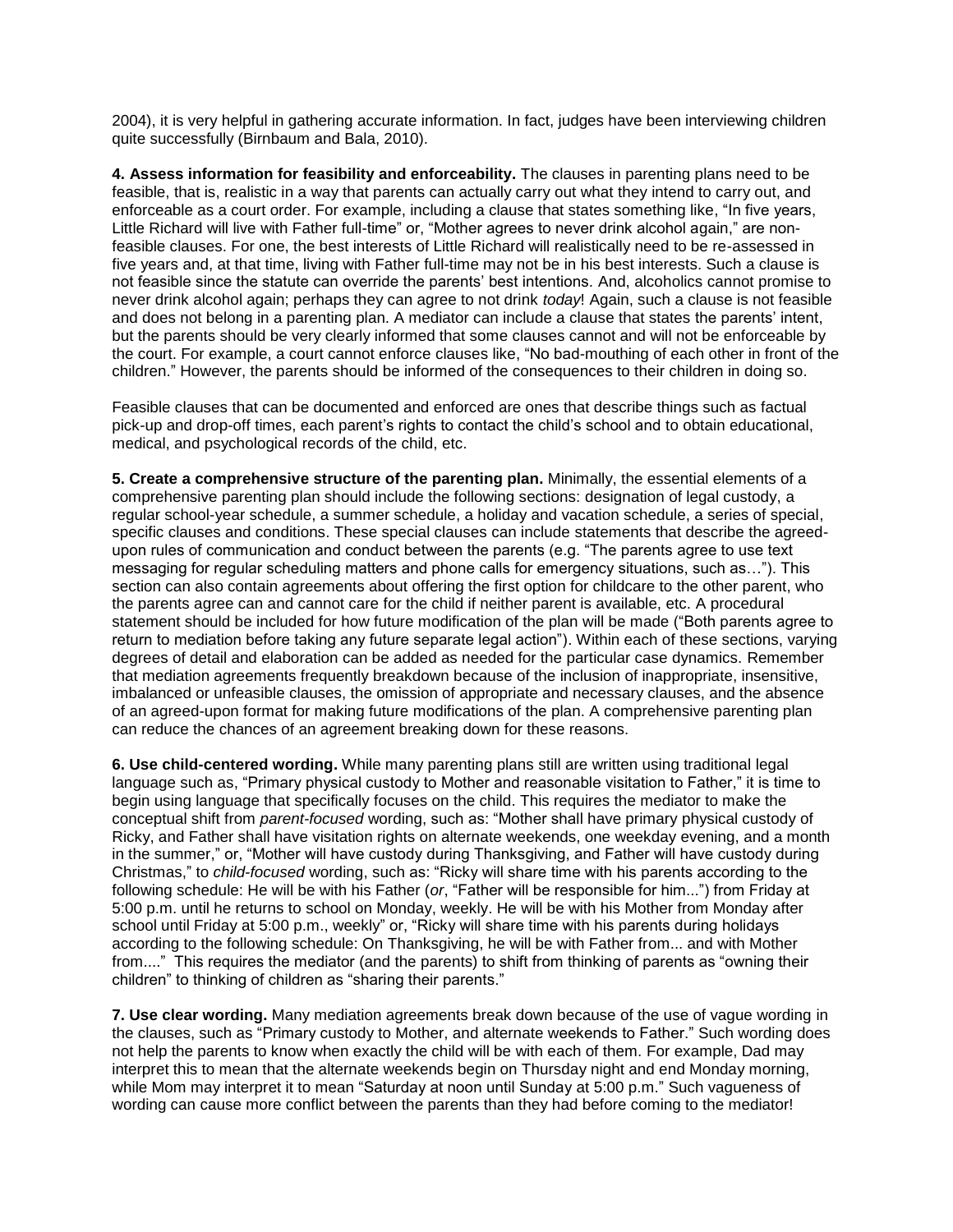In contrast, a clearly worded clause might read, "The children will be with Father on alternate weekends beginning the weekend of October 30, 2013. On the weekends in which they are with him, Father will pick up the children from Mother's house on Friday between 4:00 p.m. and 4:15 p.m., and Mother will pick them up from Father's house on Sunday between 8:00 p.m. and 8:15 p.m. During transfers, both parents agree to remain in their cars while waiting for the children." Such verbal clarity will reduce conflict over the rules of engagement and is likely to be much more enforceable, if the need for enforcement arises.

**8. Match the degree of detail needed with the degree of inter-parental conflict.** A good rule of thumb regarding the degree of detail is to utilize Connie Ahron's (2004) original typology of post-divorce spousal relationships: Perfect Pals, Cooperative Colleagues, Angry Associates, and Fiery Foes*.* This typology provides a simplified and meaningful grid for determining the degree of detail needed for a particular set of parents. In general, the lower the level of conflict, the fewer details are needed, and the higher the level of conflict, the more details needed. Some examples follow:

*Perfect Pals* need: "Ricky will share equitable time between his parents each week, with details to be arranged between his parents."

"Ricky will share all holidays with both parents, with details to be arranged between his parents."

*Cooperative Colleagues* need: "Katie will also share time with Father, weekly, in mid-week, in the following alternating pattern: Following a weekend in which he does not see Katie, she will be with him from Tuesday at 9:00 a.m. until Wednesday at 1:00 p.m. Following a weekend in which he does see Katie, she will be with him on Wednesday from 9:00 a.m. until 7:00 p.m."

"During the Christmas holiday period, in even-numbered years, Katie will be with Mother from December 20 at 5:00 p.m. until December 24 at 5:00 p.m., and then with Father from December 24 at 5:00 p.m. until December 28 at 5:00 p.m. In odd-numbered years, this pattern will reverse between the parents."

*Angry Associates* need: "Each parent agrees to have a separate set of clothes, diapers, carrying bags, car seats, and other care-giving supplies for beginning each 'on-duty' time with Angela, in order to eliminate disputes over misplaced, lost or insufficient clothing and supplies available to her. Moreover, the parents agree to maintain a 'transfer outfit' that Angela can wear only during transfers between parents, which effectively eliminates complaints about 'lost clothing.' Upon receiving Angela from the other parent, each parent will carefully place the 'transfer outfit' by the door, and upon returning to the other parent, Angela will once again be dressed in it."

*Fiery Foes* need: "All transfers of Russell will take place at the Main Street Police Station, with the parent who drops off Russell leaving the premises 20 minutes before the picking-up parent arrives. Father will arrange for the police secretary to retain Russell for those 20 minutes, so that the parents never see each other during transfers of Russell."

Sometimes, too many details can be as bad as too few details, as it can set expectations for inflexibility and non-cooperation between the parents. The mediator needs to make a judgment call regarding this on a case-by-case basis.

**9. Balance parental concessions.** Because of the frequent heightened sensitivity of parents in mediation, the mediator needs always to be monitoring the agreements to make sure that the concessions are balanced between the parents. Too many concessions by one party are likely to result in a flare up of anger and resistance. There is an art to balancing the concessions of the parties. It requires vigilant awareness of the reactions of each party while the other asserts a need.

An example of an imbalanced, one-sided concession likely to get a flare up from Dad is: "Father agrees to refrain from using cocaine and alcohol while driving the children, or while in the presence of the children." But, re-written as a balance concession (assuming that Mom can tolerate it), it would read: "Both parents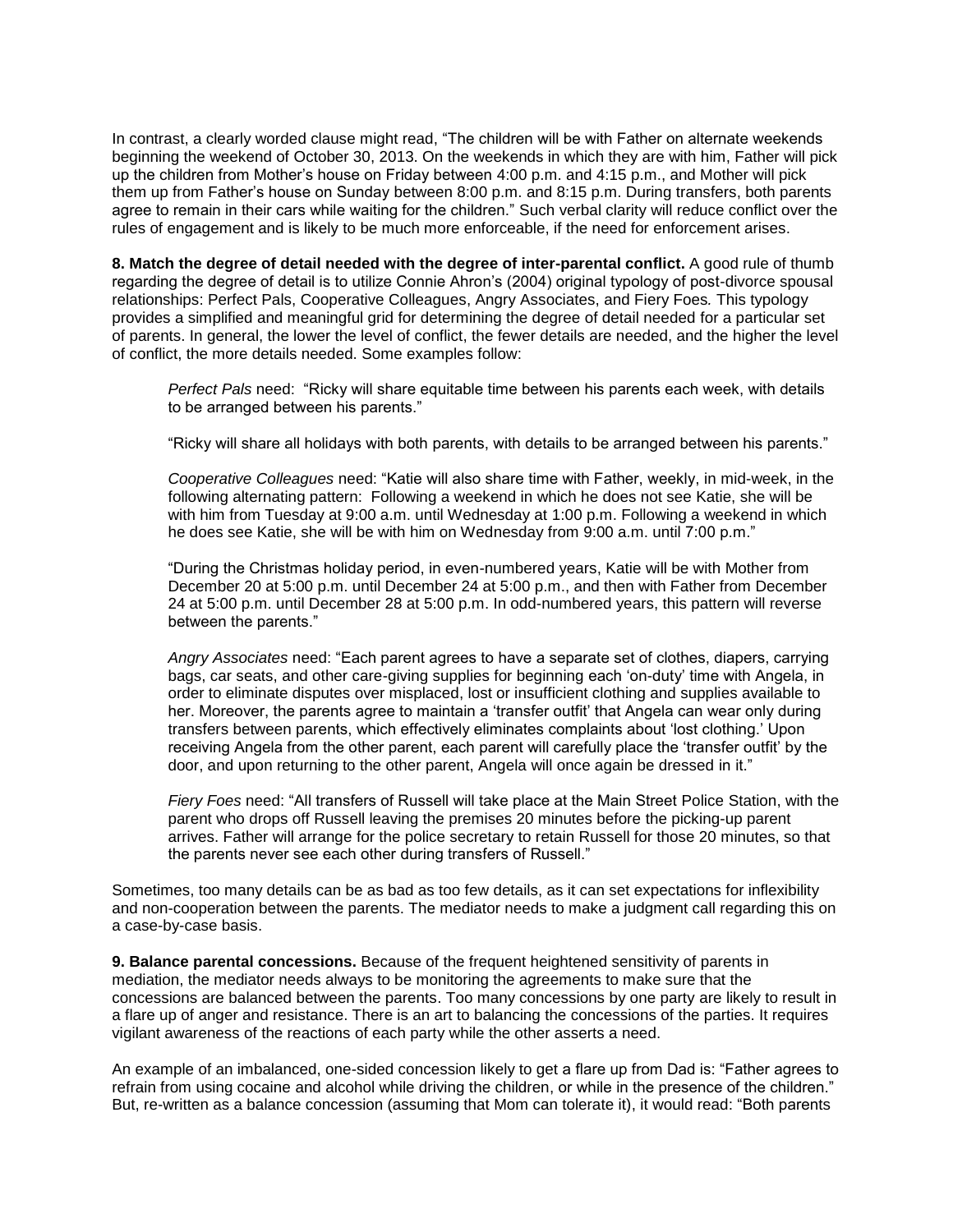agree to protect their children by not exposing them to any use of illicit drugs or alcohol while the children are in the care of either parent, and they agree not to drive the children while under the influence of alcohol or any illicit drug."

**10. Consider partial and/or short-term agreements.** Rather than accepting an impasse in mediation as a failure of the process, it is often the case that a couple will accept a partial agreement rather than no agreement. The final wording of a partial agreement (preceded by all the clauses that they did agree to) could read as follows: "Because the parents are unable to reach agreement on the issue(s) of… they agree to request that the court make the decision(s) for them on this/these last issue(s)."

Or, a partial agreement with options could read: "The following possible plans for sharing the children were developed by the parents (Plan A; Plan B). Because the parents were unable to decide between these options, they are requesting the court decide on one of these options for them."

A short-term agreement of three or six months is often an impasse-breaker, allowing each party facesaving and giving time for the emotional process of divorce to do its magic and soften the parties so that they are more ready to reach agreement when they next meet in mediation.

*-----------------*

### **REFERENCES**

Ahrons, C. R. (2004). *We're still family: What grown children have to say about their parents' divorce*. New York: HarperCollins.

Birnbaum, R. & Bala, N. (2010). Judicial interviews with children in custody and access cases: Comparing experiences in Ontario and Ohio. *International Journal of Law, Policy and The Family*, December**.**

Saposnek, D.T. (1998). *Mediating child custody disputes: A strategic approach. Revised Edition*. San Francisco, Jossey-Bass.

Saposnek, D.T. (2004). Working with children in mediation. In: J. Folberg, A.L. Milne and P. Salem (Eds.). *Divorce and Family Mediation: Models, Techniques, and Applications*, N.Y.: Guilford.

Saposnek, D.T. (2006). The use of temperament in clinical practice. *Bulletin of the American Academy of Clinical Psychology.* Vol. 10 (1), Spring.

Saposnek, D.T., Perryman, H. Berkow, J. and Ellsworth, S. (2005). Special needs children in family court cases. *Family Court Review*, Vol. 43 (4), October.

**Donald T. Saposnek, PhD,** has been a clinical-child psychologist and family therapist since 1971, a child custody mediator and trainer since 1977, a long-time member of AFCC, a founding board member of the Academy of Professional Family Mediators and editor of *The Professional Family Mediator*. He is the author of *Mediating Child Custody Disputes: A Strategic Approach,* and co-author of *Splitting America: How Politicians, SuperPacs and the News Media Mirror High Conflict Divorce.* He has been teaching on the psychology faculty at the University of California, Santa Cruz since 1977. His website is: [www.mediate.com/dsaposnek/.](http://www.mediate.com/dsaposnek/)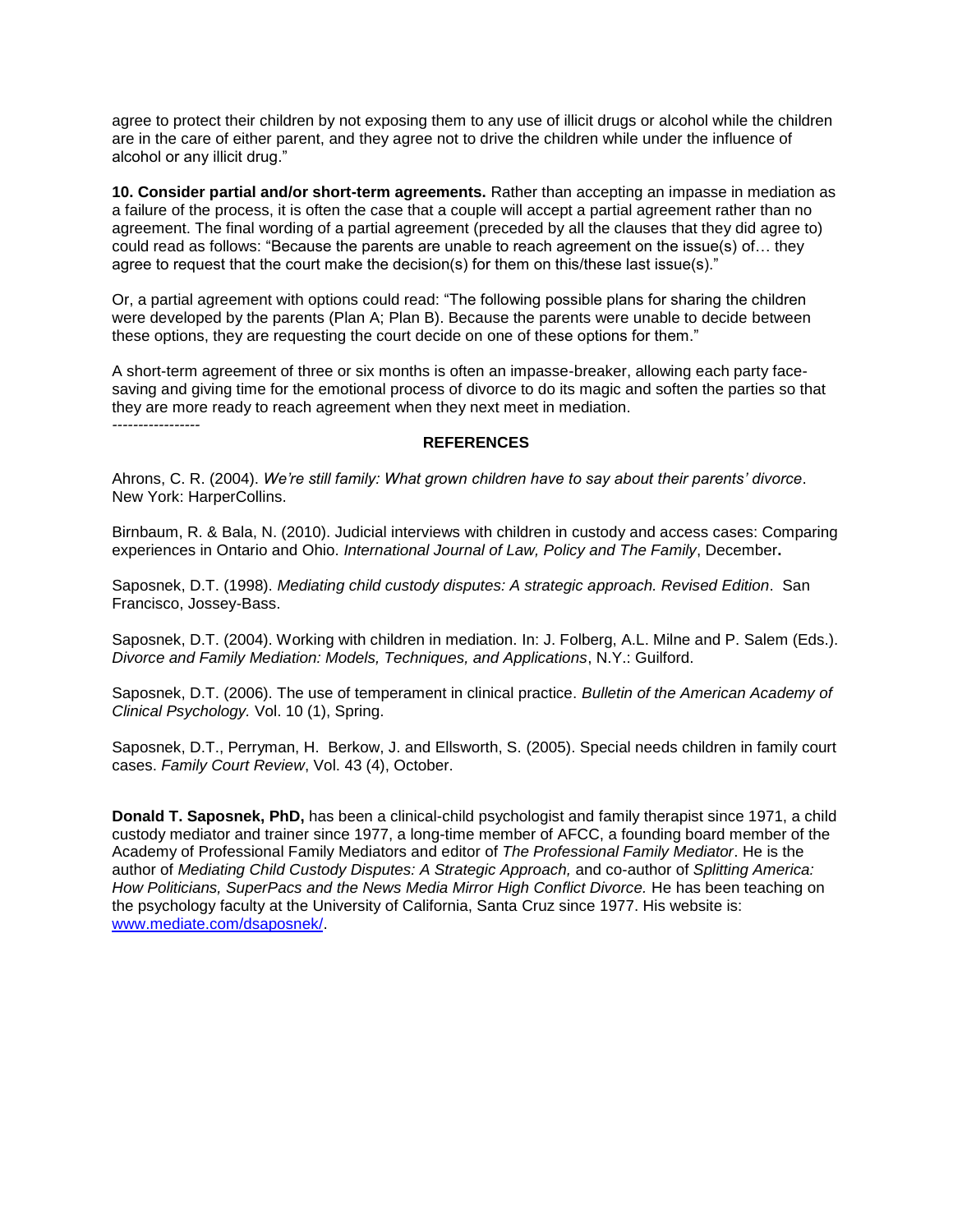

VOL. 8 NO. 10 OCTOBER 2013

## **President's Message: The Next Wave of Change**  *By Nancy Ver Steegh, JD, MSW, St. Paul, Minnesota*



Earlier this year, AFCC celebrated its 50th Anniversary with a conference entitled, *Riding the Wave of the Future: Global Voices, Expanding Choices*. Since the conference, I've been thinking about the waves of reform that seem to periodically reshape the family court landscape.

During the 1960s and 1970s, expectations and values related to families changed dramatically. As the stigma attached to divorce receded, no-fault divorce took center stage and the best interests standard replaced earlier more gender-based notions of parenthood. Change was so rapid that some people in long-term relationships married under one set of economic expectations and divorced under another.

By the 1990s, expectations and values related to the court system also began to transform. Alternative dispute resolution processes, many of which were developed by AFCC members in the preceding decades, weren't "alternative" anymore, as mediation and other processes became the norm. In addition to providing a neutral decision making forum, some courts became coordinators or providers of services in an effort to enhance family functioning.

I believe that we are on the cusp of another wave of reform and that a key area of focus will be: *How can the family court system most effectively meet the needs of a wide variety of families?* 

There is no doubt that when it comes to families, one size doesn't fit all. Families vary in terms of marital status, income levels, and cultural background. They vary based on the needs of children, parenting capacity, safety, and logistical challenges. Some have access to representation and processes that others do not. If that's not enough, families also change over time, as they navigate separation.

Meeting the needs of real families requires us to embrace complexity and honor difference in the face of substantial pressure to cut and streamline. How can we promote outcomes that are childfocused, family-specific, and information-based? How can we empower families to make informed choices with respect to participation in processes and services available to them? When hard choices have to be made, which families should be given priority terms of system design?

Responding to questions like these will require us to critically examine our values, expectations, and assumptions. It's a good time to take stock of where we've been, make an honest appraisal of our current approaches, and prepare for a future that is likely to stretch us in ways we haven't fully imagined. I invite you to contribute your ideas as AFCC and some of our companion organizations contemplate the next wave of change.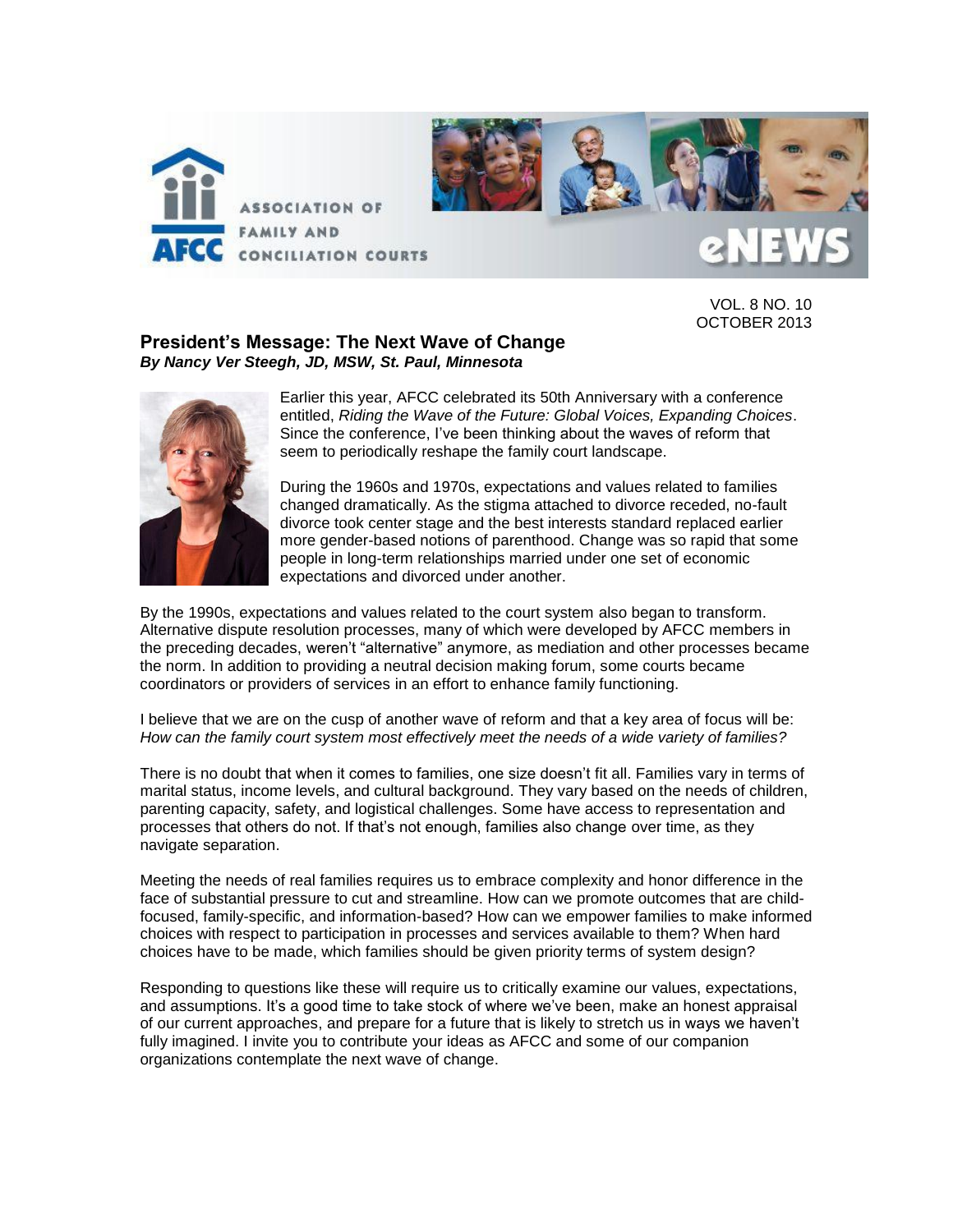NIJ Grant General Press Release 10/1/2013

# **Indiana University, in collaboration with the University of Arizona and the DC Superior Court's Multi-Door Dispute Resolution Division, receives \$763,686 grant from National Institute of Justice**

Indiana University, subcontracting with a co-principal investigator and research partners at the University of Arizona and the DC Superior Court's Multi Door Dispute Resolution Division (Multi-Door), has been awarded a four-year, \$763,686 grant from the National Institute of Justice (NIJ), the research, development, and evaluation agency of the U.S. Department of Justice.

The grant will fund empirical research on whether family mediation is a safe alternative to courtbased litigation in cases with a history of intimate-partner violence (IPV). "Some experts argue that family mediation is a useful alternative, while others raise concerns about whether parties with a history of IPV can be adequately protected from physical and emotional harm in mediation," said Amy Holtzworth-Munroe, co-principal investigator and professor at IU's Department of Psychological and Brain Sciences. "Our research will provide new evidence to help weigh the risks and benefits of mediation in these cases."

"Despite the use of protective measures such as shuttle or videoconferencing mediation, the appropriateness of mediation has been a source of controversy in cases involving IPV," said Amy G. Applegate, a member of the research team, clinical professor of law, and director of the Viola J. Taliaferro Family and Children Mediation Clinic at the IU Maurer School of Law. "The NIJ's generous grant also makes it possible to measure the effectiveness of mediation in these cases."

Connie J.A. Beck, co-principal investigator and associate professor in the University of Arizona's Department of Psychology, explained that the study will consist of a randomized control trial of family mediation with cases of IPV that Multi-Door would generally consider inappropriate for mediation. These cases will be randomly assigned to one of three study conditions: traditional court-based litigation, shuttle mediation or video-conferencing mediation. "We estimate 75 mediation cases for each study condition," Beck said, adding that no study of the outcomes of these approaches has ever been conducted.

The study will take place at Multi-Door. Immediate and one-year outcome measures have been established, and a one-year follow-up study will be conducted to evaluate continuing intimatepartner violence and fear-related issues. According to Multi-Door's Director Jeannie Adams, "Traditionally, the path forward for families with high IPV has been to court, where litigation has the potential to escalate violence. The Division's goal is to provide a safe method of dispute resolution when possible for families in high conflict situations; we can do this best by providing alternatives to the traditional mediation model, using shuttle and video conferencing mediation when appropriate. We are very excited about the study since it will provide us with evidence to support whether families with high IPV fare better in mediation or court." Data analyses will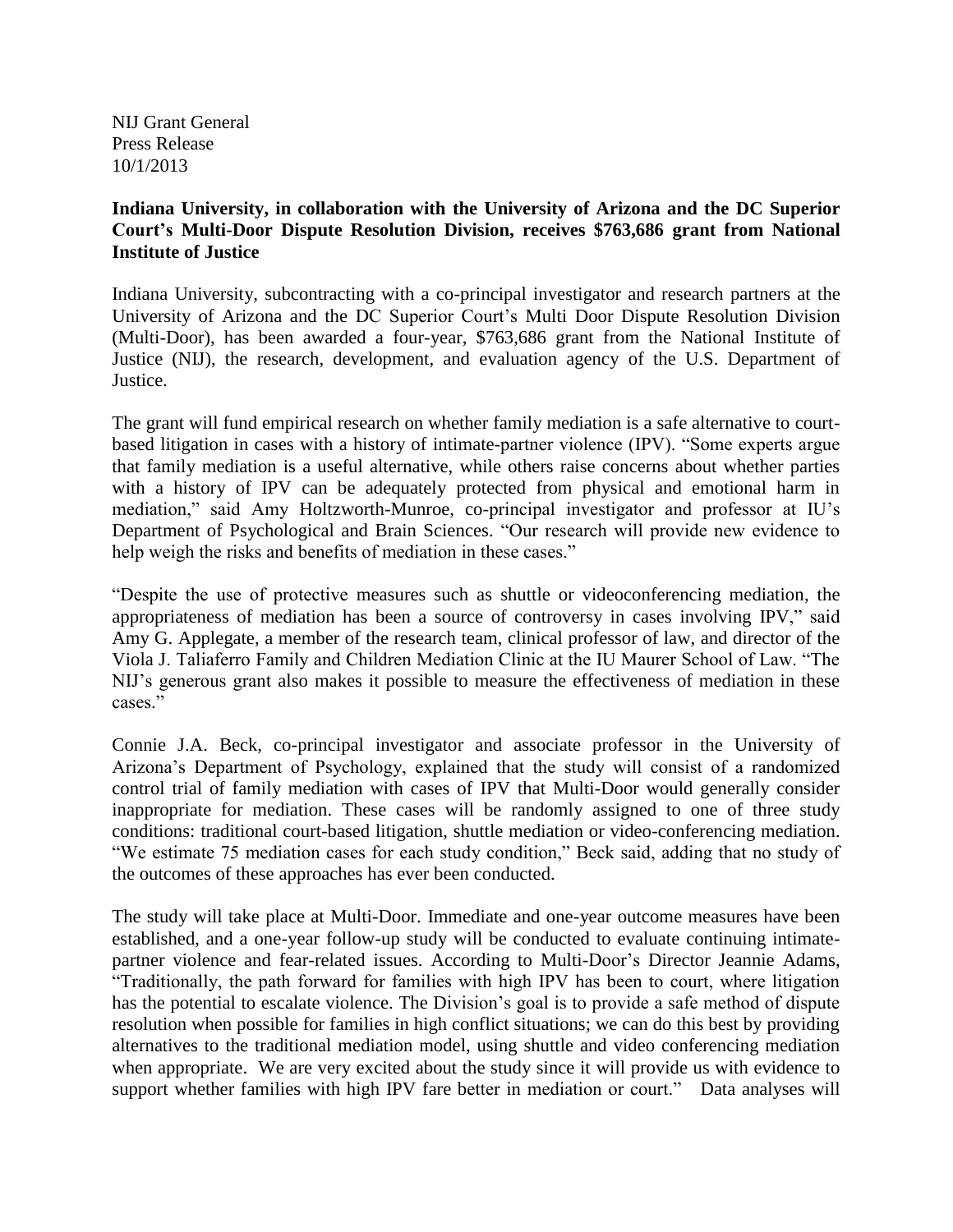test hypotheses, such as the hypotheses that mediation will not result in more fear or continued violence than court cases but will result in more flexible and customized safety arrangements to protect both parties and their children. In addition, cost-benefit analyses will be conducted.

In addition to Applegate, Holtzworth-Munroe, Beck, and Adams, other researchers involved in the study are Matthew Centeio-Bargasse, Darrell Hale, Jennifer Herman, Kitty Huggins, Roberta Mitchell, and other Multi-Door staff. Consultants to the project include statistical consultant Brian D'Onofrio, associate professor, IU Department of Psychological and Brain Sciences; costbenefit analysis consultant Kerry Krutilla, associate professor, IU School of Public and Environmental Affairs; and Peter Salem, executive director of the Association for Family and Conciliation Courts, who will consult on dissemination and policy implications of study findings.

Results of the study will be published in interdisciplinary peer-reviewed journals, reports, and presentations to stakeholders, with a goal towards informing families, mediators, judges, and courts about the feasibility of special types of mediation as an option for separating parents who have a history of intimate-partner violence.

Applegate, Munroe-Holtzworth, Beck and Adams are available for further discussion of this study. Applegate can be reached at  $aga@indiana.edu$  or 812.855.8684, and Holtzworth-Munroe can be reached at [holtzwor@indiana.edu](mailto:holtzwor@indiana.edu) or 812.855.8159, Beck can be reached at [beck@email.arizona.edu](mailto:beck@email.arizona.edu) or 520.626-4965, and Adams can be reached at [adamsj@dcsc.gov](mailto:adamsj@dcsc.gov) or 202 879-1549.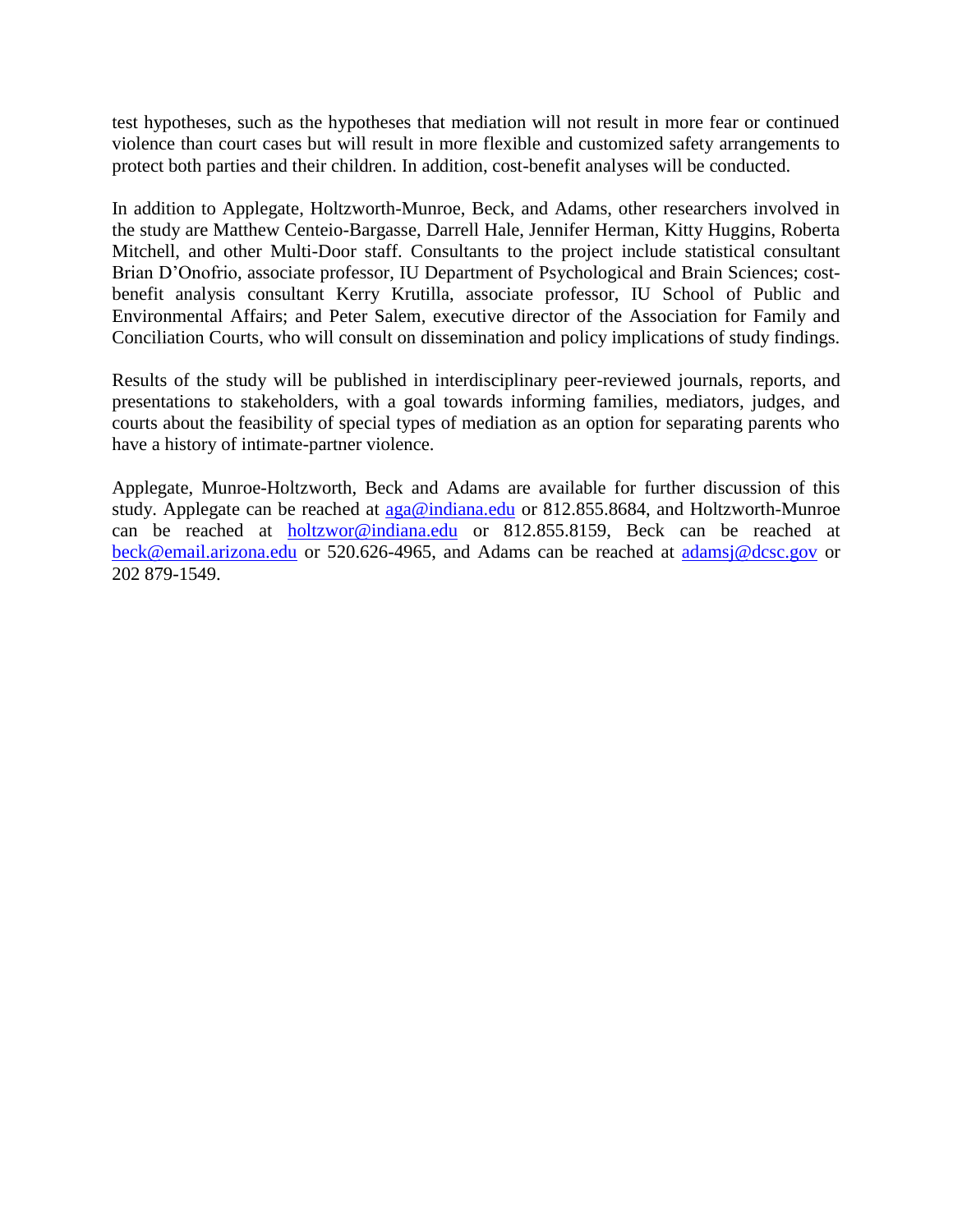# FLAFCC Task Force on Social Investigations & Parenting Plan Evaluations: Survey of Florida Circuit Programs and Processes

**By Linda Fieldstone, M.Ed. and Debra K. Carter, Ph.D.**

Courts often require extensive information regarding parents and children in high conflict parenting plan cases to make the most appropriate decisions for families. In 2008, the Florida Chapter of the Association of Family and Conciliation Courts (FLAFCC) created a task force on Social Investigations and Parenting Plan Evaluations ("SIPPE Task Force") in an effort to explore the various programs and processes which inform courts about the dynamics of families and the best interests of children. The SIPPE Task Force consisted of a multi-disciplinary group including: judges, attorneys, parenting plan evaluators, mental health professionals, parenting coordinators and other court services.

The objective of SIPPE was to educate courts of the various processes that can help judges make the best decisions regarding children and families, and provide family law professionals, and the parties themselves, with the opportunity to select the most appropriate process or program available.

The SIPPE Task Force explored investigative studies ordered in various domestic relations (e.g. family, dependency, domestic violence) and Unified Family Court cases, including family, dependency, and domestic violence cases. A 2009 statewide survey identified and labeled each process conducted in domestic relations cases, as well as circuit-run programs in the courts. The survey found that not one of the circuits provided all of the processes described in this article. Additionally, the fees and procedures for each process varied by circuit.

## **Professional Standards and Guidelines**

The processes and procedures for providing services are not only guided by state statutes and administrative codes, but by national standards and guidelines promulgated by professional organizations and oversight boards. In addition, national standards, such as the Association of Family and Conciliation Courts (AFCC) Model Standards for Child Custody Evaluations (2009) and Guidelines for Brief Focused Assessments (2009), were considered. Other services performed for the court by psychologists and other mental health professionals were outside the scope of this survey and article, including court involved therapists, Guardians ad Litem, parenting coordinators, mediators, and supervised visitation observers. This survey did not address services that may be provided in criminal or other civil litigation matters.

# **Definition of Terms/ Description of Process**

The SIPPE Task Force considered pertinent variables within each process, as well as statutes, procedural rules, and professional guidelines, in creating the definition and protocols for the services described below. Variables considered included: (a) amount of time involved to conduct the process; (b) cost of the process; (c) professional qualified to conduct the process; (d) information or recommendations that may be gleaned through the process and reported to the court; (e) scope of each process as defined by Florida Statute, Court Rule, Administrative Order, and court's Order of Referral. *continued, next page*

A court order for a social investigation should dictate the investigative process, describe the pertinent details and factors that should be evaluated to determine the best interests of the child, and the time frame to complete the process. Upon completion of the investigation, a written report is generally submitted to the court. The report includes the compliance or non-compliance of the parties in cooperating with the investigation, may include recommendations addressing the referral questions, any limitations of the study and procedures utilized, any incomplete or missing data, and suggestions for additional services or other issues of concern. Unless a statute or rule requires a report be submitted to the court, it is up to each parent, or their representative, to provide the report to the court,. Once submitted to the court, the report must be properly introduced into evidence. The investigator is also obligated to inform the appropriate agency of any concerns about abuse or neglect of a child or other party.

## **A. Social Investigation**

The Social Investigation is also known as a parenting plan evaluation or custody evaluation. A social investigation is a process performed by an impartial mental health professional who is qualified by statute to provide the court, the parents, and attorneys with a thorough report addressing the best interests of the child.<sup>1</sup>

A social investigation may or may not include psychological testing. If included, the psychological testing must be conducted by a licensed psychologist, even though the rest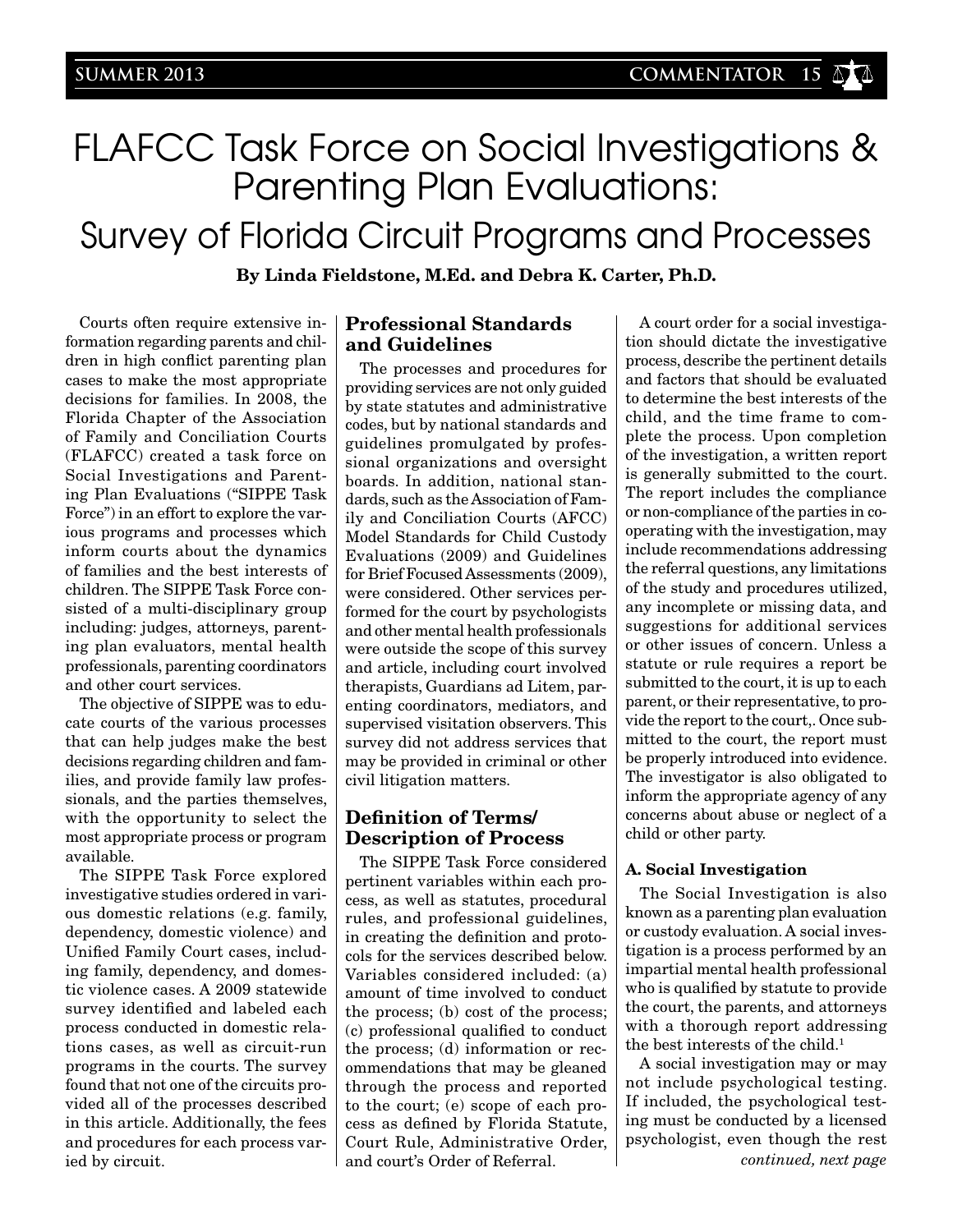# **16 COMMENTATOR SUMMER 2013**

## **FLAFCC Task Force** *from preceding page*

of the Social Investigation may be conducted by other mental health professionals. Social Investigations should include:

- 1. Interviews with each child, parent, step-parent, or adult in a parenting role;
- 2. Visits to the homes of each parent;
- 3. Observations of each child with each adult in a parenting role;
- 4. Screening for domestic violence and abuse; all allegations are investigated;
- 5. Contact with others living in each home;
- 6. Contact with relevant collaterals, such as teachers, doctors and employers;
- 7. Interviews with objective character references submitted by each parent;
- 8. Background checks of relevant police and court records;
- 9. Findings of related cases, when identified;
- 10. Outcomes of relevant surveys and questionnaires, if administered;
- 11. Presentation of facts to the court, addressing all pertinent details relevant to a child's best interests, and addressing parental responsibility and time-sharing arrangements;
- 12. May include recommendations to the court.

The process usually requires a lot of time, but also provides the most comprehensive information decision makers. The report should be submitted within 45-75 days, depending upon the circuit, but in no event later than 30 days before trial.<sup>2</sup> The costs for a social investigation can range between \$650 to \$1,800 in circuits which have programs designed to service low-income litigants. If the social investigation is provided by a private sector mental health professional, the cost can be considerably more expensive. In the private sector, social investigation fees can range between \$150 to \$400 per hour, depending on the investigator, or whether psychological testing is administered. A retainer is often required.

## **B. Brief Focused Evaluation**

The referral question in the order will determine if the evaluation is either brief and broad in scope, or a focused, in depth evaluation. A Brief Evaluation is defined as a broad survey, and consists of screenings, interviews and surveys. Brief evaluations are intended to expedite the gathering of information, concentrating on the short term, rather than the long-term, needs of the family. A more focused evaluation, sometimes called an Issue Specific Evaluation, addresses narrowly defined referral questions identified in the order. Is-

# **Stephens' Latest Squib**

"Family Law Software is the easiest, most effective family law software program I have ever used. A must have for any attorney practicing marital law."

- Eddie Stephens



# **Family Law Software**

FREE TRIAL www.FamilyLawSoftware.com/FL . Toll free: 877-477-5488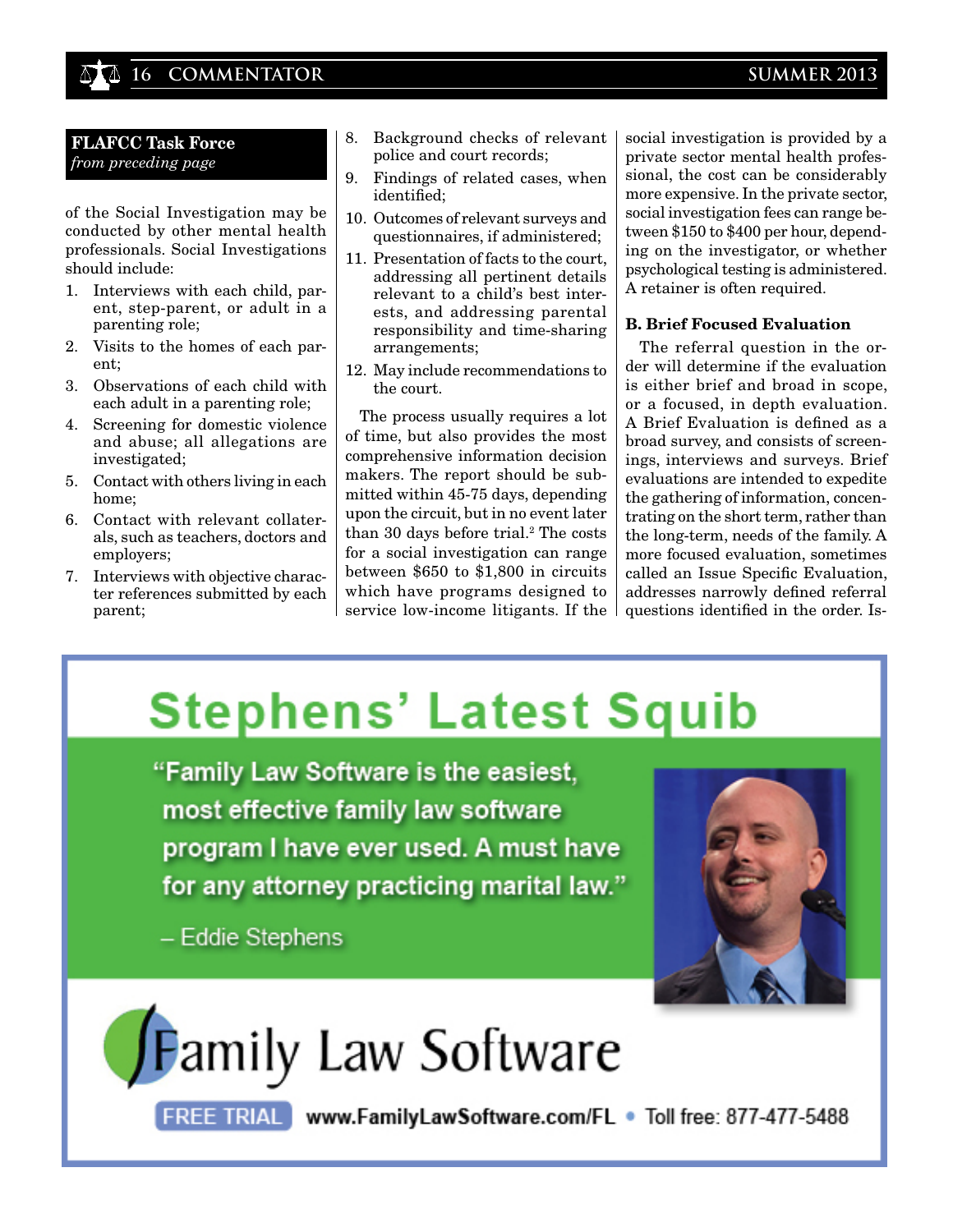sue Specific Evaluations differ from more comprehensive evaluations in that their scope is very specific, and may be ordered because of an already identified area of concern. The focused evaluation may require the expertise of trained clinicians licensed by statute, depending on the referral question.

The cost of a Brief Focused Evaluation can vary according to the private practice rate of the mental health professional, or may be provided by court services for no fee if ordered by the court. Methods used for each may include:

- 1. Interviews of each parent or adult in a parenting role and each child;
- 2. Observations of parent-child interactions;
- 3. Screening for domestic violence and abuse;
- 4. Review of relevant records;
- 5. Findings of related cases, when identified;
- 6. A criminal background check of each parent or adult in a parenting role;
- 7. Consultation with relevant collateral sources
- 8. Limitations of evaluation and issues requiring further investigation;
- 10. Recommendations pertinent to the specific questions asked by the court.

The more focused evaluation may also include psychological testing, if required, when performed by a psychologist.

## **C. Home Study**

A Home Study is designed to be an evaluation of the suitability of the home and environment in terms of safety and meeting the needs of the child. The period of time to complete a Home Study ranges from 45–75 days. Home studies are generally conducted by a mental health provider, or an individual as otherwise ordered by the court. A Home Study may be included as part of a Social Investigation, or may be conducted independently. The cost of a Home Study will typically be less than a Social Investigation, since the range of services is not as comprehensive. A Home Study typically involves the following:

- 1. A minimum of one home visit to the residence of each parent;
- 2. Observation of the child(ren) with each parent or adult in a parenting role;
- 3. Inventory of individuals living in the home(s) and their relationship(s) with each child;
- 4. Screening for domestic violence and abuse; all allegations are investigated;
- 5. Criminal background check for all individuals living in the home;
- 6. Findings of related cases, when identified;
- 7. Written report of findings, which may include any relevant recommendations, including safety issues, and information regarding past or current domestic violence and abuse incidents involving any individuals living within the home.

## **D. Mental Health Assessment or Psychological Evaluation**

A mental health assessment is limited in scope to a party's general mental health functioning, and may result in recommendations for more in depth psychological or psychiatric evaluations. It may be court ordered for the purpose of identifying the presence of a mental condition, and indication for therapeutic intervention. Assessments should be conducted by licensed mental health providers who will select the protocols and instruments to be utilized commensurate with their licensure and training. A psychological evaluation is for the purpose of identifying the presence of a mental disorder, cognitive impairment, neurological dysfunction, and differential diagnosis. It will generally involve the use of psychological testing instruments and can only be conducted by practitioners who are licensed. *continued, page 21*

The cost of a mental health assessment may vary according to the mental health provider, but is generally less than a psychological evaluation, since psychological testing is not included. Psychological evaluations may be covered by health insurance if the diagnosis or condition is health related. Psychological evaluations which do not address health related issues, such as parenting and partner conflict, are not covered by medical insurance. Dissemination of the report is governed by Florida Family Law Rules of Procedure 12.365 and 12.363.

The standard Mental Health Assessment should include:

- 1. Clinical interview(s);
- 2. Relevant review of records (may include background check);
- 3. Findings of related cases, when identified;
- 4. Screening for domestic violence and abuse;
- 5. Interviews of collateral references;
- 6. Inventory and/or questionnaires relevant to the reason(s) for referral (e.g. alcohol or drug use, personality or behavioral issues, etc.);
- 7. The reason for referral, history and presenting problems, mental status exam, findings from assessment, and a summary
- 8. Specialized assessment protocols, which are utilized when indications or allegations of substance abuse, domestic violence, or sexual abuse are present;
- 9. Indications for therapeutic intervention and/or any other type(s) of specific interventions required;
- 10. May include recommendations to the court, including need for further psychological evaluation.

In addition to the above, a psychological evaluation includes: an investigation of pertinent allegations; standardized measures of assessment relevant to the presenting issue for referral (e.g. alcohol or drug use, personality or behavioral issues, etc.); a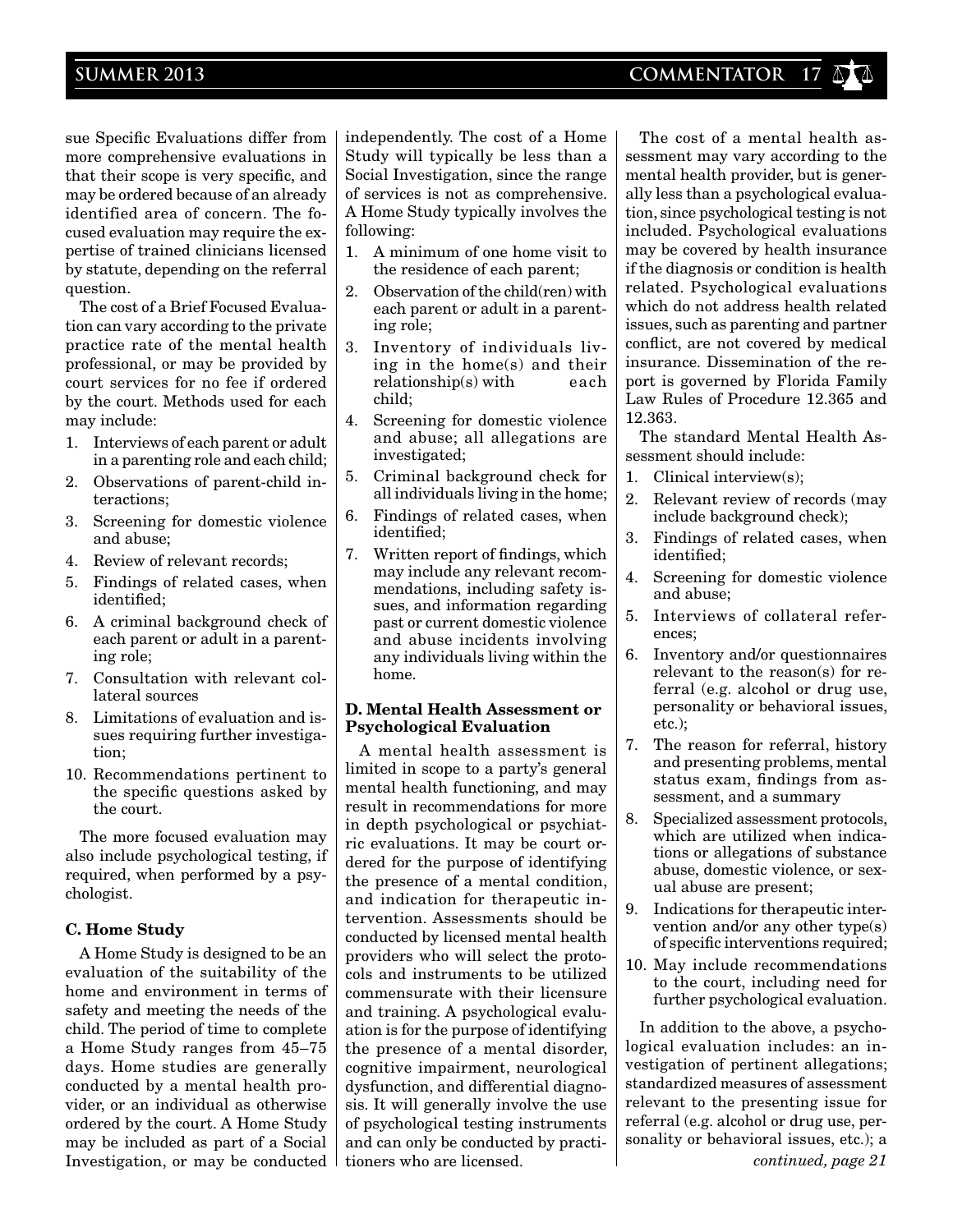**FLAFCC Task Force** *from page 17*

five axis diagnosis, with Global As sessment of Functioning score); and specific recommendations to the court.

## **E. Psychiatric Evaluation**

A psychiatric evaluation focuses on biological causes of mental health issues and biological interventions. Psychiatric evaluations include a history of the illness crucial to the understanding of the condition, the symptoms, and the course of the illness which establish a diagnosis. A Psychiatric Evaluation is conducted by practitioners who are licensed under F.S. 458, and may be covered by insurance. Psychiatric evaluations are generally completed in 30 to 90 days. Fees for psychiatric evaluations vary depending upon the medical provider. The standard evaluation and report follows a basic medical model.

# **Impact of FLAFCC SIPPE Task Force Project**

The goal of the SIPPE Task Force was to educate the courts about different programs and processes available to them. When considering matters related to children's best interests, it is important to understand the various tools available to obtain necessary information. When judges are made aware of what services are offered in their jurisdictions, they have an opportunity to order the most appropriate and least costly process. In addition to educating circuits about the programs and processes used in Florida, the SIPPE Task Force also sought to improve the consistency and results of differing procedures, and increase their availability throughout the state.

# **Impact for the Court, Attorneys, and Practitioners**

It is essential for courts to understand the minimum standard pro-

cedures and training necessary for professionals ordered to provide these services. The background, training, and practice protocol of an individual provider will influence the procedures used, the information obtained, and the manner in which this information is presented to the court. Defining the minimum standard procedures to be used by the providers also allows the intended readers of the reports to more easily understand time-frame, cost parameters, and the minimum level of training and experience for the provider.

Moreover, providers must adhere to standardized procedures to obtain information that is valid, reliable, and non-biased. A more efficient review of the resulting reports occurs when standardized procedures are followed However, some of the procedures described in this article do not have national standards or guidelines. When circuits develop a list of community providers, and a method of referral for the court, judges do not have to become referral agents themselves.

# **Affordability/Accessibility Issues**

Unfortunately, in some circuits there are no programs or processes available to assist parents and families at an extremely vulnerable time in their lives. The parents' finances must be taken into consideration when ordering any court program or process. When there is no court operated or affiliated program, the parents are dependent upon private providers to facilitate court ordered services. Availability of low cost services may be limited due to the number of psychologists or other professionals willing to perform these processes at reduced rates.

# **Conclusion**

FLAFCC SIPPE Task Force understood that it is vitally important for parents, their attorneys and the courts to know the options available to resolve, evaluate, or manage childrelated issues. When parents under-

dedures and training necessary for<br>professionals ordered to provide these<br>services. The background, training,<br>and practice protocol of an individual<br>provider will influence the procedures<br>provider will influence the proced stand the options, they can select the best process or program available. Attorneys who are knowledgable of the processes offered in their communities can better assist their clients with selecting the most appropriate procedure. Additionally, professionals who follow standard procedures ensure that the information provided addresses the needs of the court. When courts choose the best process or program to meet the unique needs of a family, the best interests of children are served.

> *Acknowledgement and appreciation to FLAFCC SIPPE Taskforce Members: Michelle Artman-Smith, Esq., Ruth Angaran, LCSW, Jill Conti, Esq., Richard Dehmer, LMHC; Leslie Haswell, Esq., Hon. Mark Moseley, Myrna Neims, LCSW, and Robert Wernick, Ph.D.; more information is available on the Florida Chapter of the Association of Family and Conciliation Courts website: http://flafcc. org/parenting.cfm*



D. carter



*Ph.D. is a clinical and forensic psychologist, a Certified Family Law M e d i a t o r, a n d Qualified Parenting Coordinator. She is also the Co-Founder of the National Cooperative Parenting Center (NCPC) which offers a wide array of services to the Mental Health and Legal Communities and provides basic and advanced training on family law matters in many jurisdictions* 

*Debra K. Carter,* 

l. fieldstone

*across North America and Europe. Dr. Carter is a frequent expert to the court on child development and parenting after divorce and is the author of*  Parenting Coordination: A Practical

*continued, page 34*